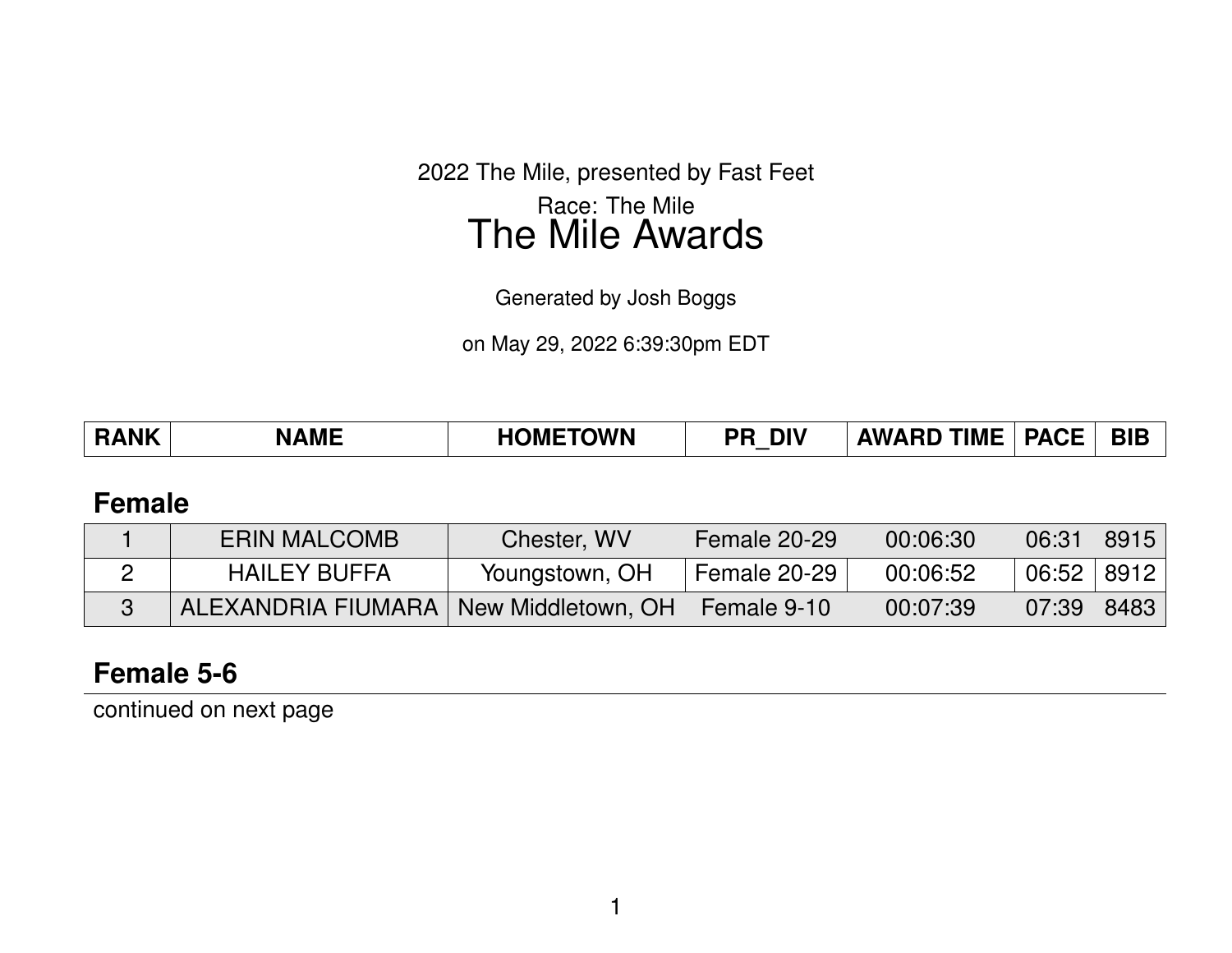continued from previous page

| <b>RANK</b> | <b>NAME</b>              | <b>HOMETOWN</b> | <b>PR DIV</b> | <b>AWARD TIME   PACE</b> |       | <b>BIB</b> |
|-------------|--------------------------|-----------------|---------------|--------------------------|-------|------------|
|             | <b>LENNOX YURCHO</b>     | Canfield, OH    | Female 5-6    | 00:10:53                 | 10:53 | 8893       |
|             | <b>JOSEPHINE JOHNSON</b> | Youngstown, OH  | Female 5-6    | 00:11:17                 | 11:17 | 8632       |
|             | AMELIA CAPRETTA          | Canfield, OH    | Female 5-6    | 00:13:44                 | 13:44 | 8271       |

### **Female 7-8**

| <b>ISABELLA DELUCIA</b> | Canfield, OH   | Female 7-8 | 00:09:06 | 09:06 | 8463 |
|-------------------------|----------------|------------|----------|-------|------|
| <b>LOLA CAMPBELL</b>    | Boardman, OH   | Female 7-8 | 00:09:34 | 09:34 | 8227 |
| LILY RESS               | Youngstown, OH | Female 7-8 | 00:10:05 | 10:06 | 8835 |

### **Female 9-10**

| <b>ALEXANDRIA FIUMARA</b> | New Middletown, OH | Female 9-10 | 00:07:39 | <del>07:39</del> | <del>8483</del> |
|---------------------------|--------------------|-------------|----------|------------------|-----------------|
| <b>ELLA KOLENICK</b>      | North Jackson, OH  | Female 9-10 | 00:07:47 | 07:47            | 8683            |
| <b>REGAN WOLFE</b>        | North Lima, OH     | Female 9-10 | 00:09:57 | 09:57            | 8891            |
| ELLA SZARI                | Youngstown, OH     | Female 9-10 | 00:10:52 | 10:52            | 8881            |

# **Female 11-12**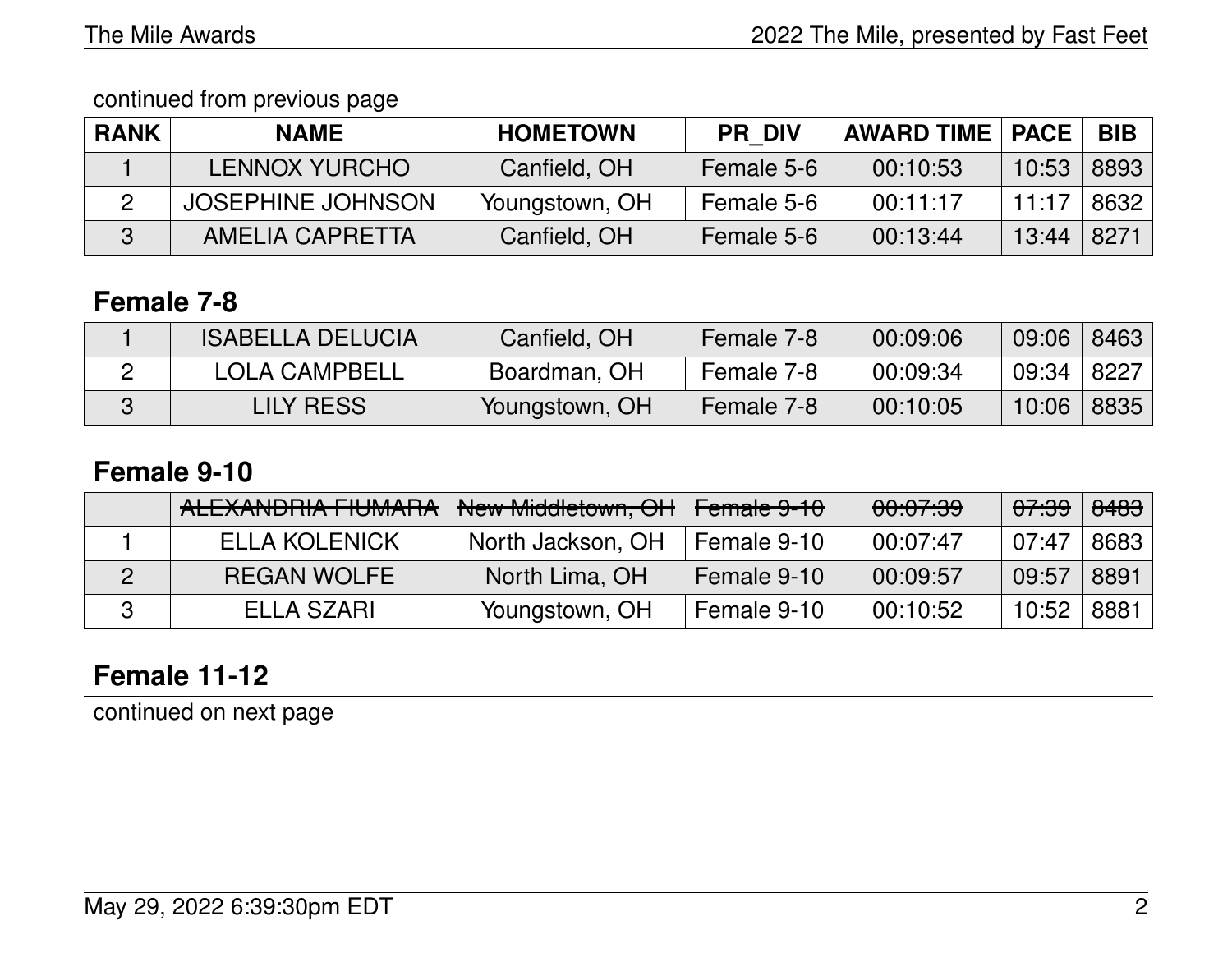#### continued from previous page

| <b>RANK</b> | <b>NAME</b>          | <b>HOMETOWN</b>               | <b>PR DIV</b> | <b>AWARD TIME   PACE  </b> |       | BIB  |
|-------------|----------------------|-------------------------------|---------------|----------------------------|-------|------|
|             | <b>RYLIE WOLFE</b>   | North Lima, OH   Female 11-12 |               | 00:08:01                   | 08:02 | 8892 |
|             | SIMONA DI STEFANO    | Youngstown, OH   Female 11-12 |               | 00:08:33                   | 08:33 | 8466 |
|             | <b>VICTORIA ROOT</b> | Vienna, OH                    | Female 11-12  | 00:35:10                   | 35:11 | 9085 |

# **Female 20-29**

| <b>EDINIMAL COMP.</b><br><b>LITTIN IVIALUUIVID</b> | Chester, WV                                         | Female 20-29 | 00:06:30            | <del>06:31</del>                     | 8915 |
|----------------------------------------------------|-----------------------------------------------------|--------------|---------------------|--------------------------------------|------|
| HAILEY BUFFA                                       | <del>Youngstown, OH</del>   <del>Female 20-29</del> |              | <del>00:06:52</del> | <del>06:52</del> ∣ <del>8912</del> ∣ |      |
| <b>JOSIE GABLER</b>                                | Youngstown, OH   Female 20-29                       |              | 00:10:53            | 10:53   8911                         |      |
| <b>SERINA MORITZ</b>                               | Youngstown, OH   Female 20-29                       |              | 00:13:04            | 13:05                                | 8895 |

#### **Female 30-39**

| ALLISON JOHNSON   Youngstown, OH   Female 30-39 |              |              | 00:08:23 | 08:23 8916     |  |
|-------------------------------------------------|--------------|--------------|----------|----------------|--|
| <b>KATRINA ANDERSON</b>                         | Vienna, OH   | Female 30-39 | 00:09:26 | 09:26   8920   |  |
| <b>KANDACE BEST</b>                             | Canfield, OH | Female 30-39 | 00:10:41 | $10:42$   8905 |  |

# **Female 40-49**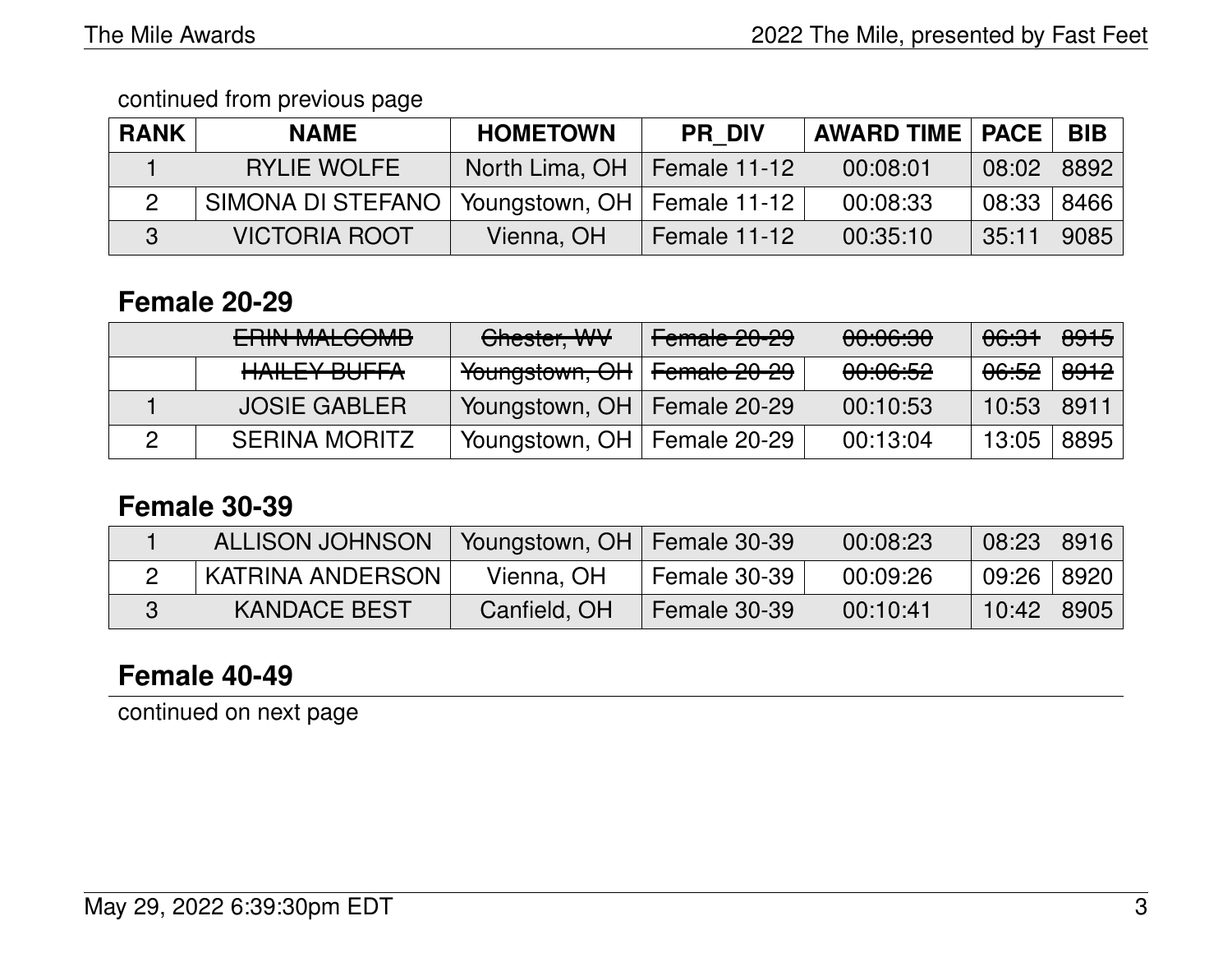continued from previous page

| <b>RANK</b> | <b>NAME</b>         | <b>HOMETOWN</b> | <b>PR DIV</b> | <b>AWARD TIME   PACE</b> |       | <b>BIB</b> |
|-------------|---------------------|-----------------|---------------|--------------------------|-------|------------|
|             | <b>LISA CONGO</b>   | Youngstown, OH  | Female 40-49  | 00:10:51                 | 10:51 | 8909       |
|             | <b>PAMELA ROWAN</b> | Youngstown, OH  | Female 40-49  | 00:10:52                 | 10:52 | 8907       |
|             | <b>KERI BARKER</b>  | Canton, OH      | Female 40-49  | 00:11:14                 | 11:14 | 8919       |

# **Female 50-59**

| GINA SYLVESTER   BOARDMAN, OH   Female 50-59 |           |              | 00:10:38 | $10:38$ 8901 |  |
|----------------------------------------------|-----------|--------------|----------|--------------|--|
| <b>ANN WARGO</b>                             | Akron, OH | Female 50-59 | 00:16:20 | 16:21 8914   |  |

# **Male**

| <b>HUDSON LITTLER</b> | Canfield, OH   | Male 11-12 | 00:06:21 | 06:21          | 8721 |
|-----------------------|----------------|------------|----------|----------------|------|
| <b>JACOB LAPE</b>     | -. US          | Male 7-8   | 00:07:07 | $07:07$   8715 |      |
| <b>IAN CONGO</b>      | Youngstown, OH | Male 9-10  | 00:07:11 | 07:11          | 8908 |

# **Male 5-6**

| <b>BRAYTON BEST</b> | Canfield, OH | Male $5-6$ | 00:09:39 | 09:39   8129 |      |
|---------------------|--------------|------------|----------|--------------|------|
| <b>BRADY BEST</b>   | Canfield, OH | Male 5-6   | 00:10:41 | 10:41        | 8128 |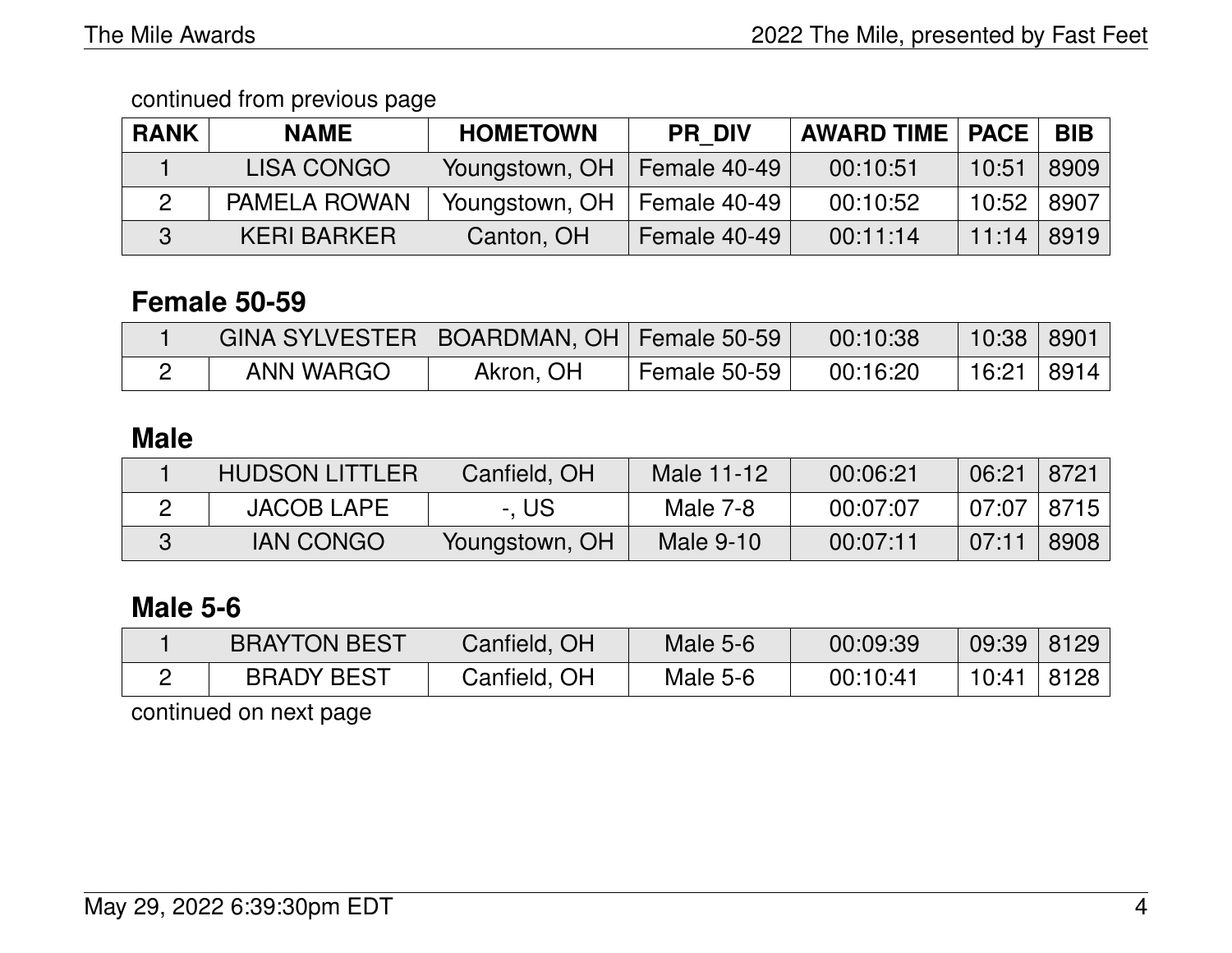#### continued from previous page

| <b>RANK</b> | <b>NAME</b>     | <b>HOMETOWN</b> | <b>PR DIV</b> | AWARD TIME   PACE   BIB |       |      |
|-------------|-----------------|-----------------|---------------|-------------------------|-------|------|
|             | ZACHARY PUTZIER | Canfield, OH    | Male 5-6      | 00:10:43                | 10:43 | 8809 |

### **Male 7-8**

| JAGOB LAPE            | $- \theta$     | <del>Male 7-8</del> | 00:07:07 | <del>07:07</del> | <del>8715</del> |
|-----------------------|----------------|---------------------|----------|------------------|-----------------|
| <b>KASH DENNICK</b>   | Youngstown, OH | Male 7-8            | 00:07:42 | 07:42            | 8465            |
| <b>JAMES FERRARO</b>  | -. US          | Male 7-8            | 00:08:09 | 08:09            | 8481            |
| <b>GRANT PAVLICKO</b> | Youngstown, OH | Male 7-8            | 00:08:23 | 08:24            | 8776            |

## **Male 9-10**

| <b>HAN CONGO</b>       | Youngstown, OH     | <b>Male 9-10</b> | 00:07:11 | 07.11        | <del>8908</del> |
|------------------------|--------------------|------------------|----------|--------------|-----------------|
| <b>PATRICK SCILLI</b>  | -. US              | Male 9-10        | 00:07:24 | 07:25   8870 |                 |
| <b>ROWAN SHUMAKER</b>  | Boardman, OH       | Male 9-10        | 00:08:50 | 08:50        | 8876            |
| <b>DOMINIC FIUMARA</b> | New Middletown, OH | Male 9-10        | 00:08:51 | 08:51        | 8484            |

### **Male 11-12**

|                        | $\blacksquare$<br><b>NUPOUT LITTLETT</b> | $O_{\text{c}}$ alialah $O(1)$<br><del>Uanneru, Urr</del> | <del>Male 11-12</del> | 0.00.01<br><del>uu.uu.zi</del> | <del>06:21</del> | 2704<br>$\overline{OPT}$ |
|------------------------|------------------------------------------|----------------------------------------------------------|-----------------------|--------------------------------|------------------|--------------------------|
| continued on next page |                                          |                                                          |                       |                                |                  |                          |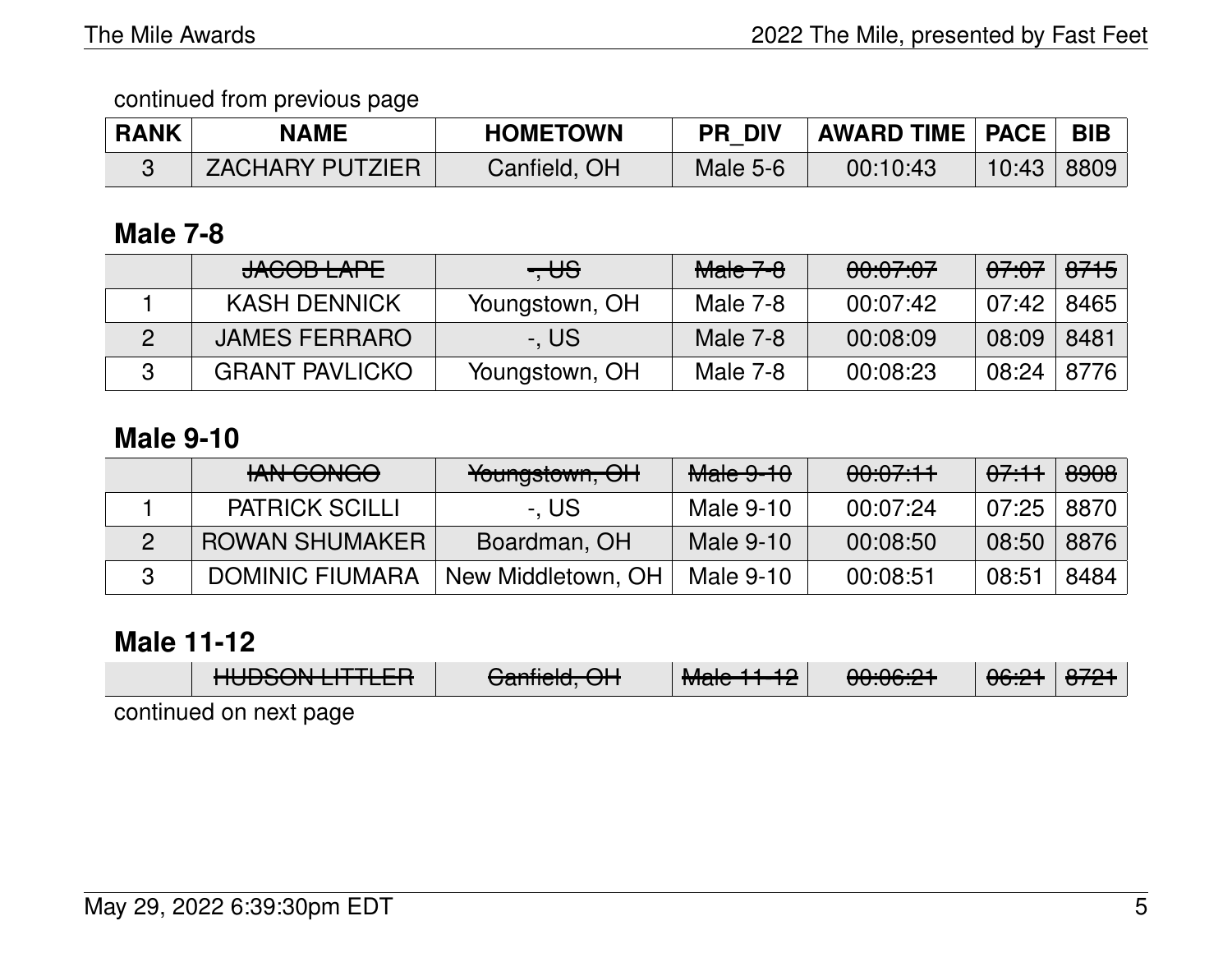#### continued from previous page

| <b>RANK</b> | <b>NAME</b>         | <b>HOMETOWN</b>   | <b>PR DIV</b> | <b>AWARD TIME   PACE  </b> |              | <b>BIB</b> |
|-------------|---------------------|-------------------|---------------|----------------------------|--------------|------------|
|             | <b>GABRIEL WEST</b> | Canfield, OH      | Male 11-12    | 00:08:05                   | 08:05   8888 |            |
|             | DANTE CAPUTO        | Mineral Ridge, OH | Male 11-12    | 00:19:24                   | 19:24 8338   |            |
|             | <b>ROBERT LAPE</b>  | -. US             | Male 11-12    | 00:22:26                   | 22:26   8717 |            |

### **Male 30-39**

| <b>JOE KOLENICK</b> | North Jackson, OH   Male 30-39 |            | 00:07:38 | 07:38 8921   |  |
|---------------------|--------------------------------|------------|----------|--------------|--|
| <b>JASON SZARI</b>  | Youngstown, OH                 | Male 30-39 | 00:10:54 | 10:54   8902 |  |
| <b>NEALE BOOTH</b>  | Canfield, OH                   | Male 30-39 | 00:14:30 | 14:30   8904 |  |

#### **Male 40-49**

|  | <b>PAUL DELUCIA</b> | Canfield, OH | Male 40-49 | 00:19:40 | 19:40 8903 |  |
|--|---------------------|--------------|------------|----------|------------|--|
|--|---------------------|--------------|------------|----------|------------|--|

### **Male 50-59**

|  |  | BOB FERRARO   Youngstown, OH   Male 50-59 |  | 00:10:38 | 10:38 8900 |  |
|--|--|-------------------------------------------|--|----------|------------|--|
|--|--|-------------------------------------------|--|----------|------------|--|

# **Male 60 & Up**